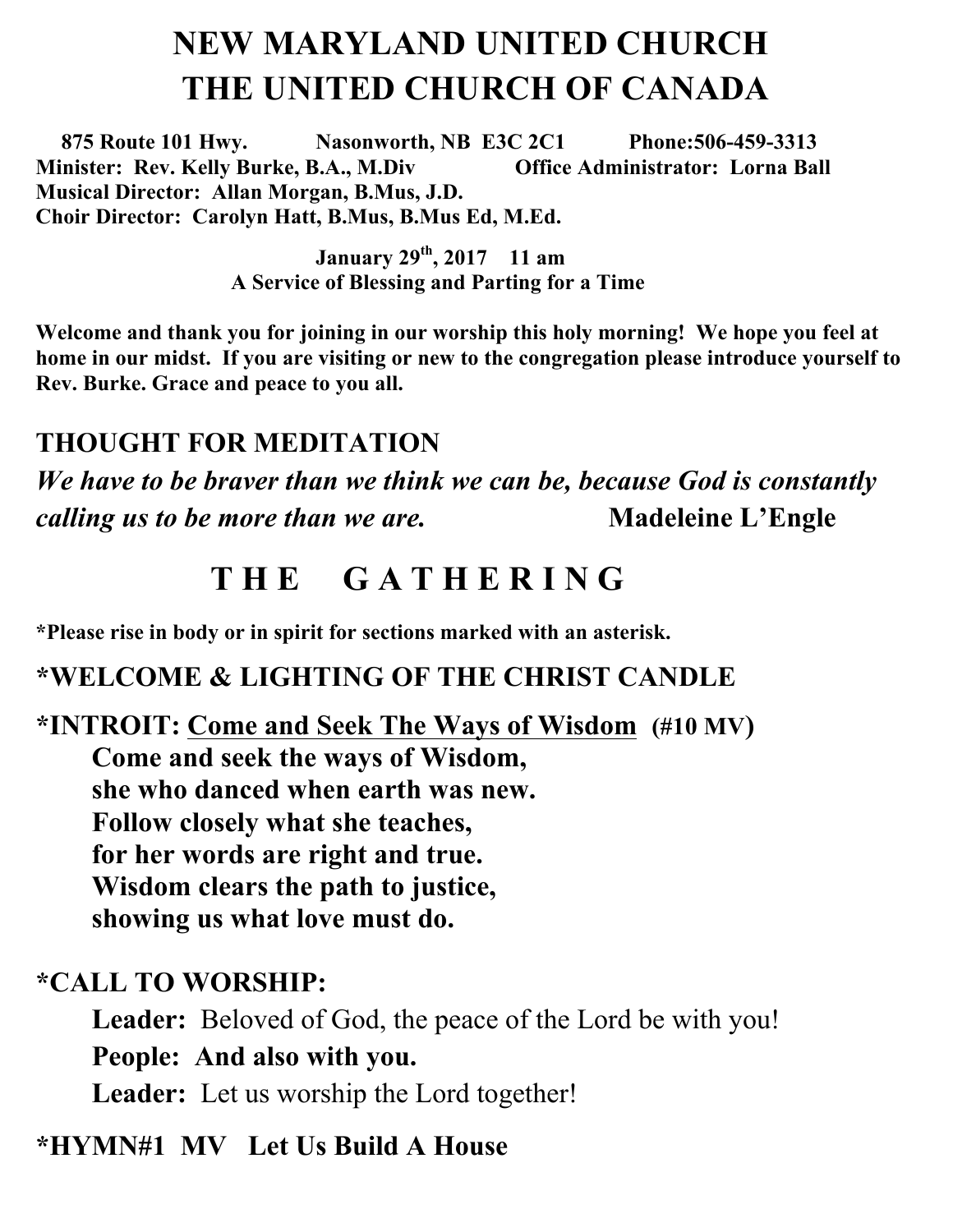#### **OPENING PRAYER:**

**Holy God, you call us to gather as your people, to honour you with praise and blessing. And always you call us precious in your sight. In awe and wonder, we gather now for worship. Hear us as we pray in the way of Jesus, saying: Our Father who art in heaven, Hallowed be thy name. Thy kingdom come, Thy will be done, On earth as it is in heaven. Give us this day our daily bread, And forgive us our trespasses, As we forgive those who trespass against us. And lead us not into temptation, But deliver us from evil, For thine is the kingdom, the power and the glory, For ever and ever. Amen.** 

**HYMN #115 MV Behold, Behold, I Make All Things New A Time with the Children HYMN #115 MV Behold, Behold, I Make All Things New**

## **T H E W O R D O F G O D**

**THE GOSPEL LESSON: Matthew 5: 1 - 12**

**ANTHEM:** *The Life of My Song*

**SERMON:** *The Oddness, Wonder, and Persistence of Blessing*

**HYMN#896 VU Blest Are They**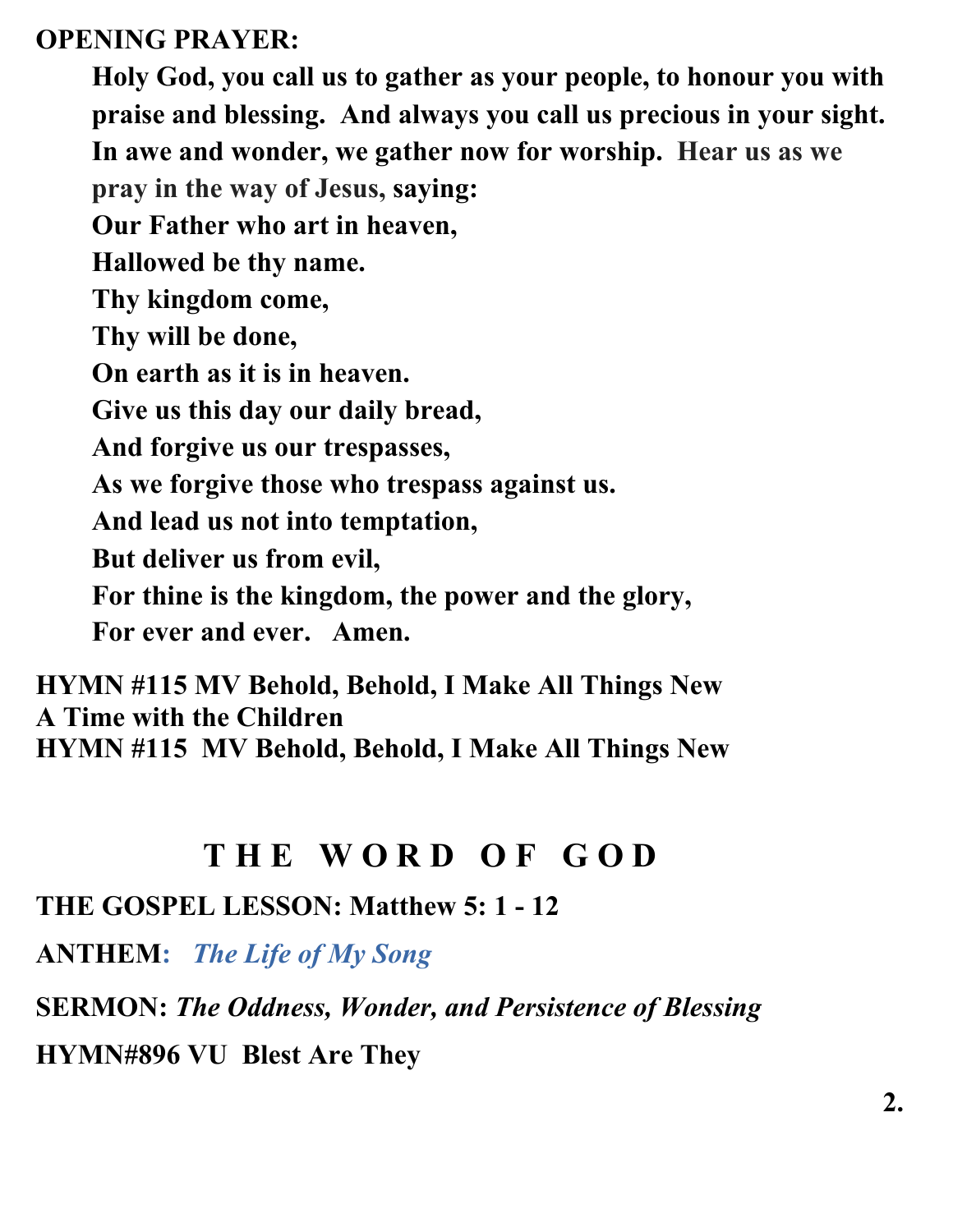# **T H E R E S P O N S E**

### **ANNOUNCEMENTS**

## **OFFERING & OFFERTORY All That We Have (From** *Gather* **)**

**All that we have and all that we offer, Comes from a heart both frightened and free. Take what we bring now and give what we need. All done in his name.**

#### **PRAYERS OF THE PEOPLE**

**\*HYMN#220 VU Praise To The Lord, the Almighty**

#### **\*BENEDICTION**

**\*CHORAL BLESSING: Take Up His Song (#213 MV) Take up his song of peace and go into the world. Take up his song of peace in every moment. In every moment of the journey, we're laying down our lives; lay them down, in peace, lay them down, and take up his song.**

# **ANNOUNCEMENTS**

**E-Mail: nmuc@nb.aibn.com Website: www.newmarylandunited.ca**

*If you know of someone in hospital please notify the Church. Please forward items of prayer and celebration to the Minister. For emergencies, you may call Rev. Burke at 470-9634.*

**Greeters This Week:** Sandra Cook and Tina Glenn **Tellers This Week:** Lloyd Penney and Bob Watson **Trustees On Duty (Jan):** Ann Urquhart and Lloyd Penney **3.**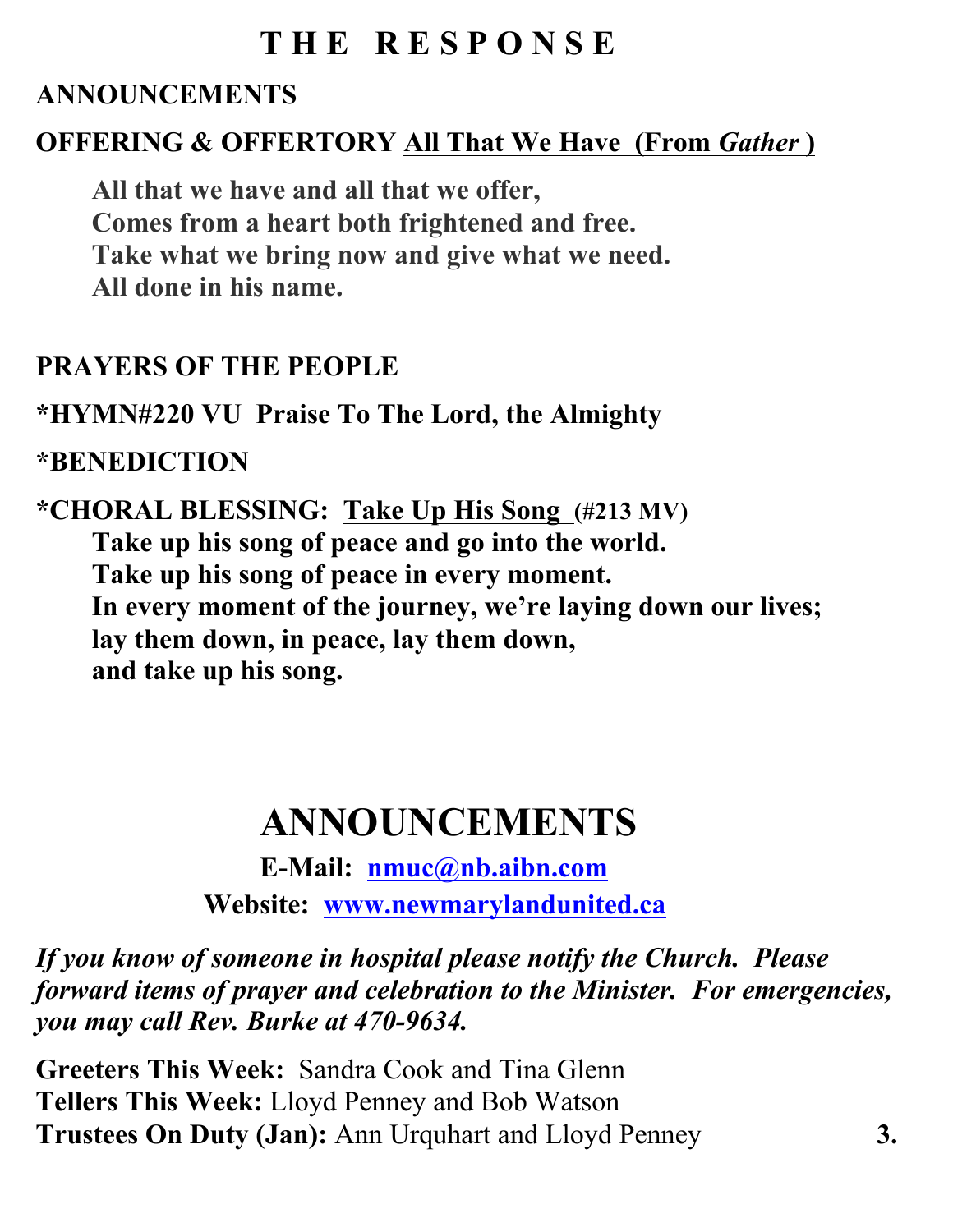### **LOOKING AHEAD:**

Sun., Jan. 29<sup>th</sup> - 11:00 am - Worship service + Coffeetime<br>Wed., Feb. 1<sup>st</sup> - 1:00 pm - Quilters Wed., Feb. 1<sup>st</sup> - 1:00 pm - Quilters<br>Sun., Feb. 5<sup>th</sup> - 11:00 am - Worship Sun., Feb. 5<sup>th</sup> - 11:00 am - Worship service (Holy Communion)<br>Wed., Feb. 8<sup>th</sup> - 7:00 pm - U.C.W. Meeting (see below) Wed., Feb. 8<sup>th</sup> - 7:00 pm - U.C.W. Meeting (see below)<br>Sun., Feb. 19<sup>th</sup> - 12:00 noon - Congregational Annual N **12:00 noon - Congregational Annual Meeting (Storm date: Feb. 26th)**

## **CHURCH ENVELOPES – 2017**

**2017 Church envelopes are available for pick up in the foyer at the main door. If you would like envelopes for 2017, contact Lloyd Penney at 459-8622.**

# **ANNUAL REPORTS – To Chairpersons of all Committees:**

It's that time of year again. Annual reports are now due. Kindly submit them to the Church secretary as soon as possible. You can submit your report as a hard copy or by e-mail: **nmuc@nb.aibn.com**

The **NOMINATING COMMITTEE** would like to encourage all members of the congregation to consider offering their time and talent to a Committee at NMUC. This year, the Christian Development committee; Outreach Committee; and Social Committee need helpers. If you'd like to offer and are not sure in which area, let us know and we'll find a position for you. Please contact Dave Ward at 455-8208 or e-mail davidward45@gmail.com

**U.C.W.** will meet at **7 pm** on **Wed., Feb. 8th** in the home of Dorothy Webster, 215 Bradshaw Drive. This meeting will be our **annual "Bring and Buy Sale"**. New members would be very welcome. For more info contact Dorothy at 457-9795.